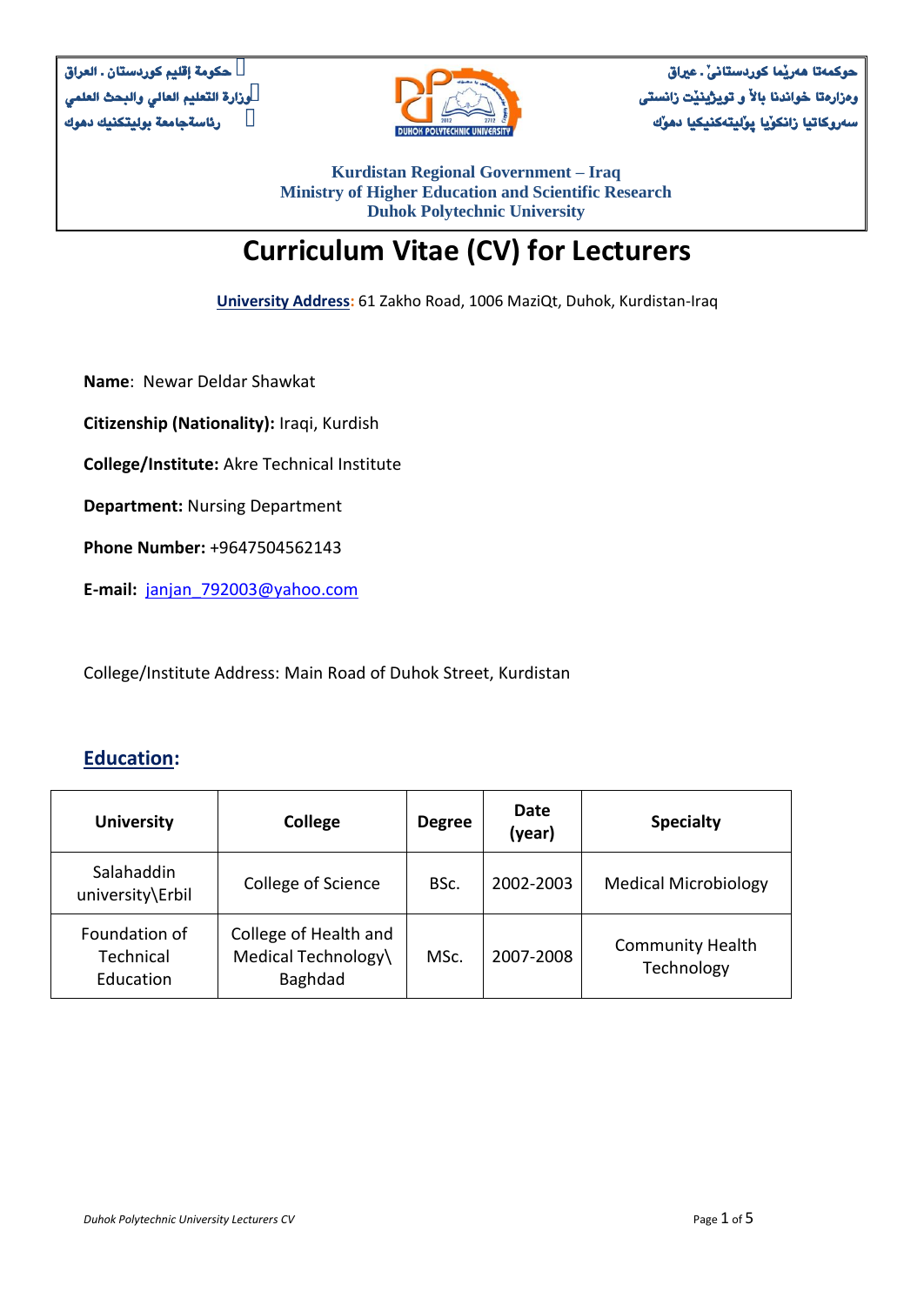## **Work Experience:**

| <b>A.</b> Current Position                                                                                                     | <b>Duration</b>             | <b>Duties</b>                                                                                                                                                                                                                                                                                                                                                                                                                  |
|--------------------------------------------------------------------------------------------------------------------------------|-----------------------------|--------------------------------------------------------------------------------------------------------------------------------------------------------------------------------------------------------------------------------------------------------------------------------------------------------------------------------------------------------------------------------------------------------------------------------|
| <b>Assistant Lecturer at Akre</b><br>Technical Institute,<br><b>Nursing Department</b><br>Directorates of quality<br>assurance | 2008-2014<br>2014 until now | 1-Head Department Assistant (2010-2014)<br>Theoretical & Practical<br>2-Giving<br>(Obstetrics' and Gynecology)<br>Lectures<br>(2 <sup>nd</sup> Stage)<br>Theoretical<br>3-Giving<br>&<br>Practical<br>Lectures(Nutrition)<br>(2 <sup>nd</sup> stage)<br>4-Giving Theoretical & Practical<br>Lecture(Primary Health Care)(1 <sup>st</sup> Stage)<br><b>Theoretical</b><br>5-Giving<br>Lecture(General<br>English) $(1st Stage)$ |
|                                                                                                                                |                             | 6- Giving Theoretical & Practical<br>Lecture(Medical microbiology)(1 <sup>st</sup> Stage)                                                                                                                                                                                                                                                                                                                                      |
|                                                                                                                                |                             | 7- Giving Theoretical & Practical<br>Lecture (Human Biology) (1 <sup>st</sup> Stage) at<br>Shexan Technical College.                                                                                                                                                                                                                                                                                                           |

| <b>B.</b> Previous Jobs                                           | <b>Duration</b> | <b>Duties</b>                                                                                                                               |
|-------------------------------------------------------------------|-----------------|---------------------------------------------------------------------------------------------------------------------------------------------|
| Member in Kurdistan<br>Organization of Mine<br>Awareness          | 2002-2003       | Education and Warning People about<br>Mine Prevention                                                                                       |
| Employer in Akre Technical<br>Institute (Assistant<br>Researcher) | 2003-2006       | Responsible of Computer Laboratory                                                                                                          |
| Assistant of head department<br>(Nursing), Decision Section       | 2009-2014       | rapporteur section, assist the Head of<br>Department in the management of the<br>affairs section in the course material and<br>examinations |

## **Research Interest and Future Plans:**

- 1- Study the Deficiency of Vitamin D on Diabetic Patient (Research)
- 2- Study the Epidemiology of Human Papilloma Virus among Women in Akre City(Research)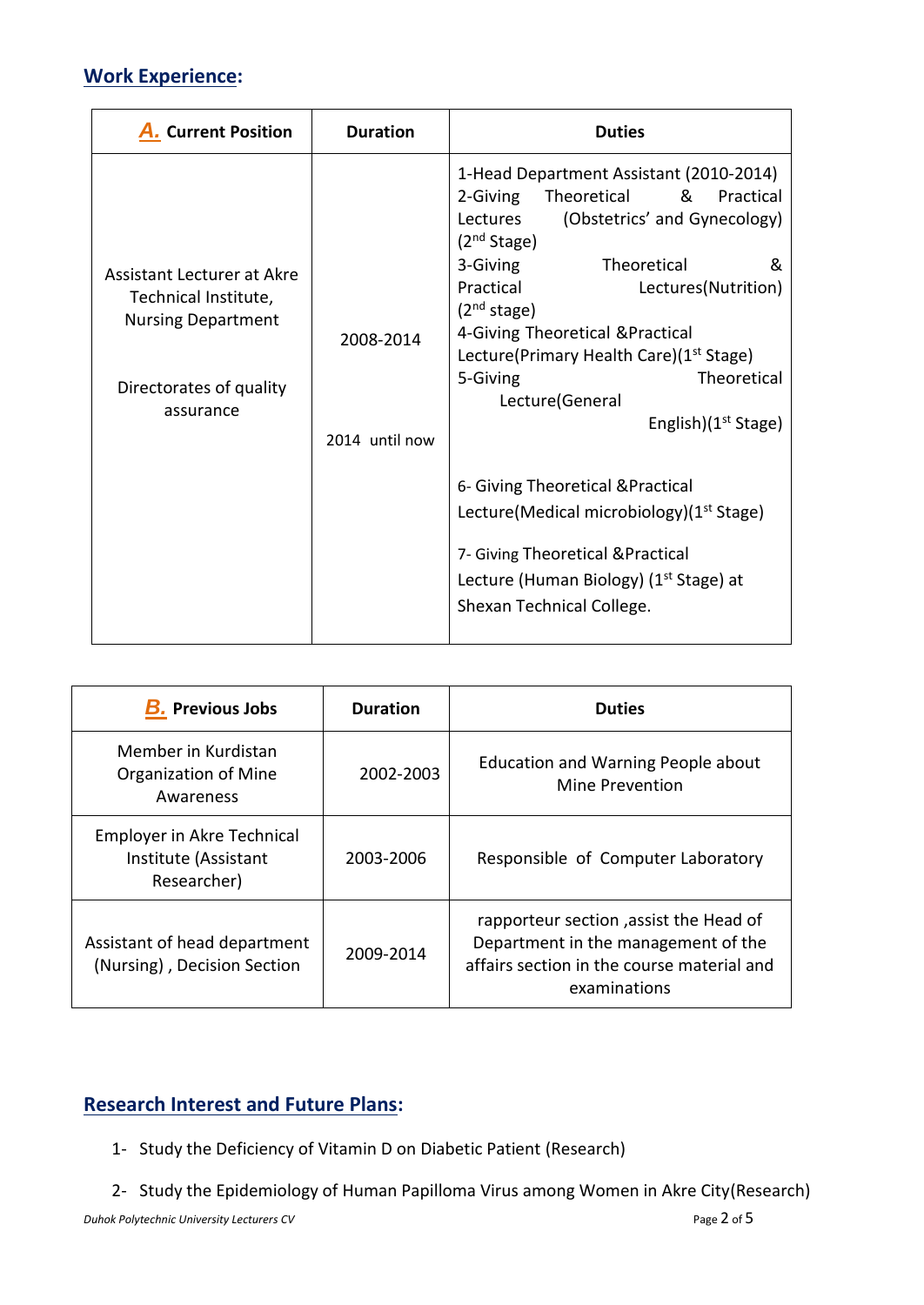- 3- Study the epidemiology of Cytomegalic Virus among Aborted Women in Akre City(Research)
- 4- Study the PhD. About the Technology of Intra vitro Fertilization(IVF)(future plan)
- 5- Planed to have an Active Role in Education of Teenager School about Health Care.
- 6- Planed to have an Active Role in Education of Women about Risk of Breast Cancer.

## **Publications:**

## **Presentations:**

| Conference | Workshop                                                                                                                                                                | Oral                                                                                                                                                                                                                                                    | <b>Poster</b> |
|------------|-------------------------------------------------------------------------------------------------------------------------------------------------------------------------|---------------------------------------------------------------------------------------------------------------------------------------------------------------------------------------------------------------------------------------------------------|---------------|
|            | 1-Medical Sciences<br>Interactive Staff<br>Work Shop<br>Organized by DPU<br>in Collaboration<br>with (JUST)                                                             | 1-Giving A seminar on<br><b>Health Education for</b><br>Akre Pregnant women<br>2012.<br>2- Seminar on Health<br>Benefits of Green Tea.<br>3-Seminar on Effects of<br>Stress on Health<br>4-Seminar on Methods<br>of Detoxifications.<br>5- More Others. |               |
|            | 2- Work Shop on<br>Accreditation<br>(TCAT) & Education<br>Leader Ship(TSU)<br>3- Work shop on<br>modern teaching<br>method in<br>collaboration with<br>Lulea university |                                                                                                                                                                                                                                                         |               |

#### **Honors and Awards:**

- **1- Gaining a certificate from (UNESCO)\Duhok (2003) as a participant in visual basic training.**
- **2- Gaining a certificate from (UNESCO)\Duhok (2003) as a participant in data base training.**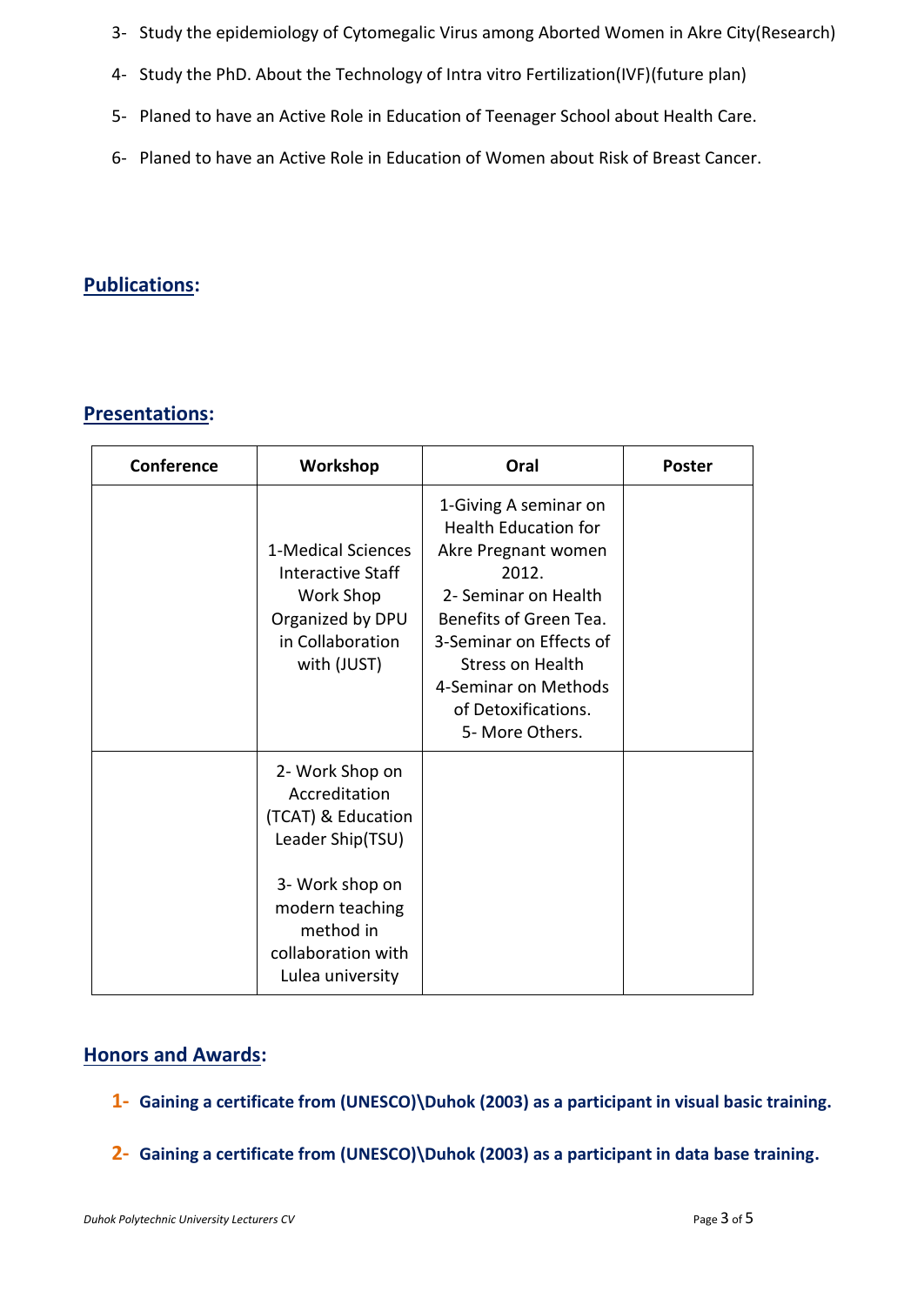- **3- Gaining a certificate of English Proficiency Training at Training and Development Center, University of Duhok, March (2013).**
- **4- Gaining a certificate of Training course on Methods of Teaching at Duhok Technical Institute in cooperation with Duhok University ( 2010)**
- **5- Gaining Acknowledgment from The Minister of Higher Education (2010)**
- **6- Gaining Acknowledgment from The Minister of Higher Education on Active role in Quality Assurance (2011).**
- **7- Gaining Acknowledgment from The from The Minister of Higher Education on Active Role in in Health and Safety Occupation(2012)**
- **8- Gaining Acknowledgment from The Head of Council of Technical Education on Active role in Health and Safety Occupation (2012).**
- **9- Gaining a certificate of Training course on (First Aid) as Lecturer for employer of Akre Technical Institute (2013).**
- **10- Gaining Acknowledgment from Vice Chancellor of Duhok Polytechnic University \Higher Education on Active Role in Job (2013)**

 **11- Gaining Acknowledgment from Vice Chancellor of Duhok Polytechnic University \Higher Education on Active Role in Job (2014) in health safety.**

#### **Affiliation (Memberships):**

- **1. Member of the Kurdistan Biology Syndicate since 2005.**
- **2. Member of Exam Committee for the Nursing Department, Akre Technical Institute since 2010.**
- **3. Member of Higher Committee of Examination ,Akre technical Institute (2011)**
- **4. Member of Exam Committee for the Nursing Department, Akre Technical Institute since 2012.**
- **5. Member of the Health and Safety Occupation Committee, Akre Technical Institute since 2011**
- **6. Member of student verification committee at Akre Technical Institute (2010)**
- **7. Member of Quality assurance of education at Akre Technical Institute (2010-2012)**
- **8. Member of Scientific Committee for the Nursing Department, Akre technical Institute, Duhok Polytechnic University, 2013.**